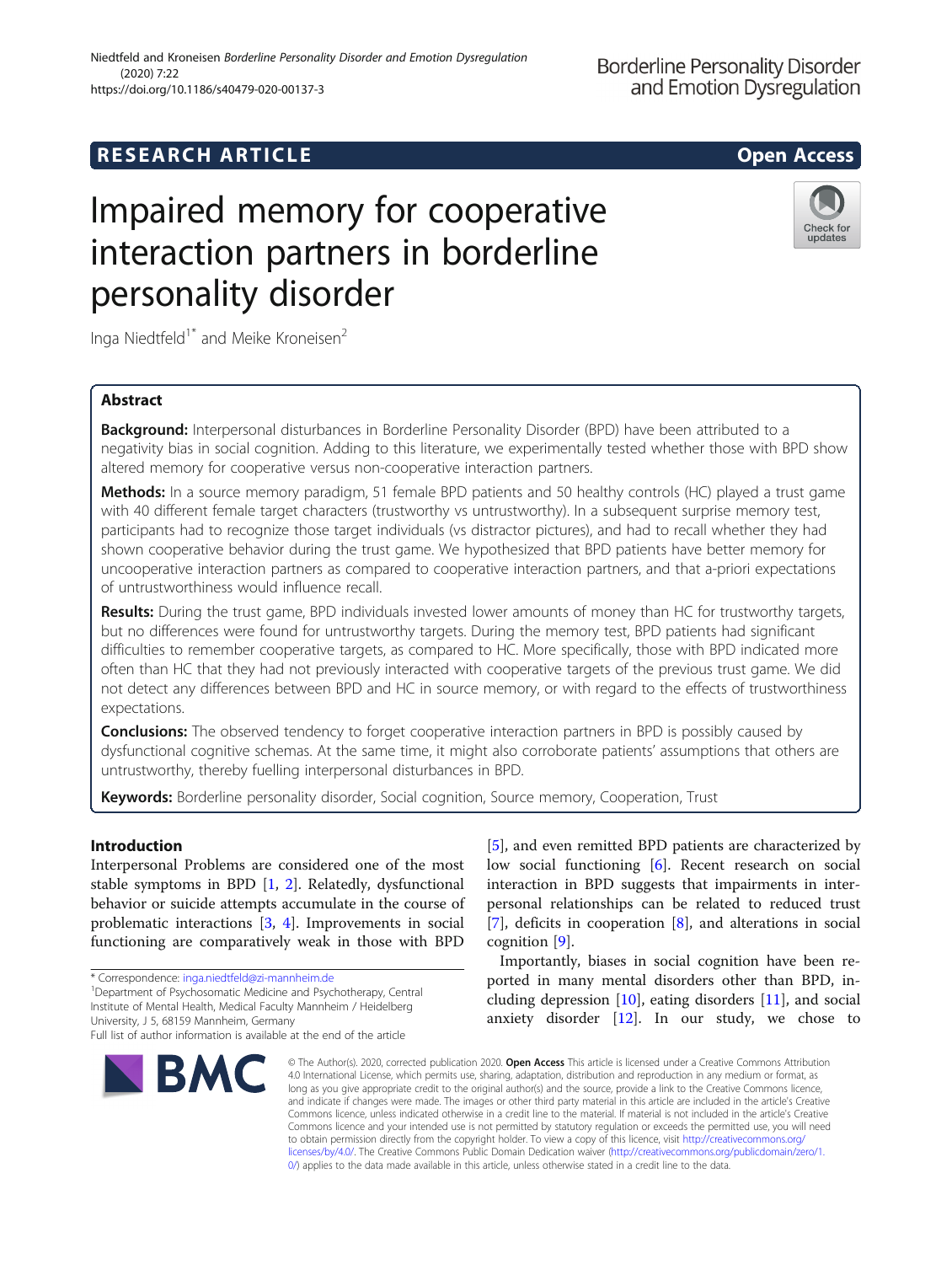investigate a sample of BPD patients to study the role of memory processes in patients with interpersonal problems, but without the expectation that these effects are specific for BPD. Nevertheless, we chose BPD as an exemplary population, since patients show a high level of interpersonal dysfunction across several domains [\[13](#page-7-0)], and there is a substantial body of previous studies on social cognition in BPD [\[9](#page-7-0)], enabling us to deduce hypotheses. By sharing our experiment and data, we hope that our experimental paradigm might be easily adopted by future research on memory biases in other patient populations, and across disorder categories [\[14\]](#page-7-0).

In addition to alterations in social cognition [[9\]](#page-7-0), selective memory for negative social information might be an important factor fuelling interpersonal problems in BPD. Reviewing studies on long-term memory in BPD, Baer et al. [[15](#page-7-0)] summarize findings of selective memory for negative words. For example, those with BPD showed marked problems to forget stimuli that were related to rejection and abandonment (e.g. lonely, misunderstood, cruel, uncaring) [\[16](#page-7-0)] in a directed forgetting task. Studies on autobiographic memory in BPD also revealed that patients have increased access to specific negative memories [\[17](#page-7-0)]. Furthermore, patients more frequently reported situations of abandonment or deliberate harm by others [[18](#page-7-0)].

In search for factors causing selective memory for negative information, studies on cognitive schemas in BPD show that patients tend to view the world as dangerous and malevolent, and themselves as powerless and vulnerable [\[19](#page-7-0), [20](#page-8-0)], expecting that they will betrayed and abandoned by others [\[21\]](#page-8-0). Therefore, one may assume that a tendency to expect that other persons are untrustworthy in general [[22](#page-8-0)–[24](#page-8-0)] might lead to an increased processing of negative social information in memory. In a range other mental disorders, increased memory for disorder-related stimuli was found [[25](#page-8-0), [26\]](#page-8-0), and attributed to schema-congruent processing. If schemacongruent processing applies to memory function in BPD, a better memory for untrustworthy individuals can be expected. Finally, whenever unsure, those with BPD should have a tendency to guess that others behaved untrustworthy, because this aligns with dysfunctional cognitive schemas.

However, no study has experimentally tested whether patients with BPD show altered memory for cooperative versus non-cooperative interaction partners. This is important, because successful social interactions are based on the ability to differentiate cooperative from uncooperative interaction partners (for an overview, see Fehr and Gächter [[27\]](#page-8-0)). Since reciprocity is often a delayed process, memory research has emphasized the importance for the individual to correctly remember information about the trustworthiness of other people [\[28](#page-8-0)]. More specifically, individuals have to recognize individuals with which they had previous encounters (i.e. item recognition, "I have seen this person before"), and have to recall previous cooperative or non-cooperative behavior (i.e. source memory, "this person behaved trustworthy") at the same time. Studies on source memory in healthy populations showed that untrustworthy behavior was remembered better than trustworthy actions [[28](#page-8-0), [29\]](#page-8-0), but this effect was mainly due to a violation of initial expectations [[30](#page-8-0)–[32\]](#page-8-0).

With regard to BPD, drawing on previous findings of deficits in trust and cooperation [[8\]](#page-7-0), as well as a general tendency to selectively remember negative information [[15\]](#page-7-0), we expected that those with BPD show better memory for uncooperative interaction partners as compared to cooperative interaction partners, and that this effect is larger in magnitude than the negativity bias that is seen in the general population  $[33]$  $[33]$  $[33]$ . Additionally, we assumed that dysfunctional cognitive schemas in BPD [[20\]](#page-8-0) might also have an impact on a-priori trustworthiness expectations and therefore might influence memory processing. If patients anxiously expect other people to let them down, untrustworthy interaction partners should have a high relevance for those with BPD, especially when the interaction partners initially made a positive first impression.

By means of the source monitoring paradigm, it is possible to test memory performance for uncooperative and cooperative interaction partners, as well as the effect of a-priori trustworthiness expectations (e.g. [[30](#page-8-0)]). Therein, positive and negative expectations are manipulated apriori in order to test memory performance for congruent as well as incongruent information. More specifically, participants are presented with photographs of target persons that evoke a positive or negative first impression, and then aquire information about the cooperativeness of the respective target (either by own experience in an economic game or via short vignettes). Recent work on source memory for faces of cooperators and cheaters has shown that source memory was modulated by participants' positive or negative expectancies [[30\]](#page-8-0): Depending on the environment, healthy subjects had better source memory for cheaters or co-operators. Therefore, the authors concluded that source memory of healthy individuals is adaptive in the sense of maximizing diagnosticity. In a cooperative environment, it is sufficient for them to remember the few cheaters (and avoid them) and vice versa for the non-cooperative environment.

In the current study, we used the source memory paradigm as established by Bell, Buchner [[30](#page-8-0)] to experimentally test item memory and source memory for cooperative and uncooperative interaction partners in BPD, and to investigate the influence of a-priori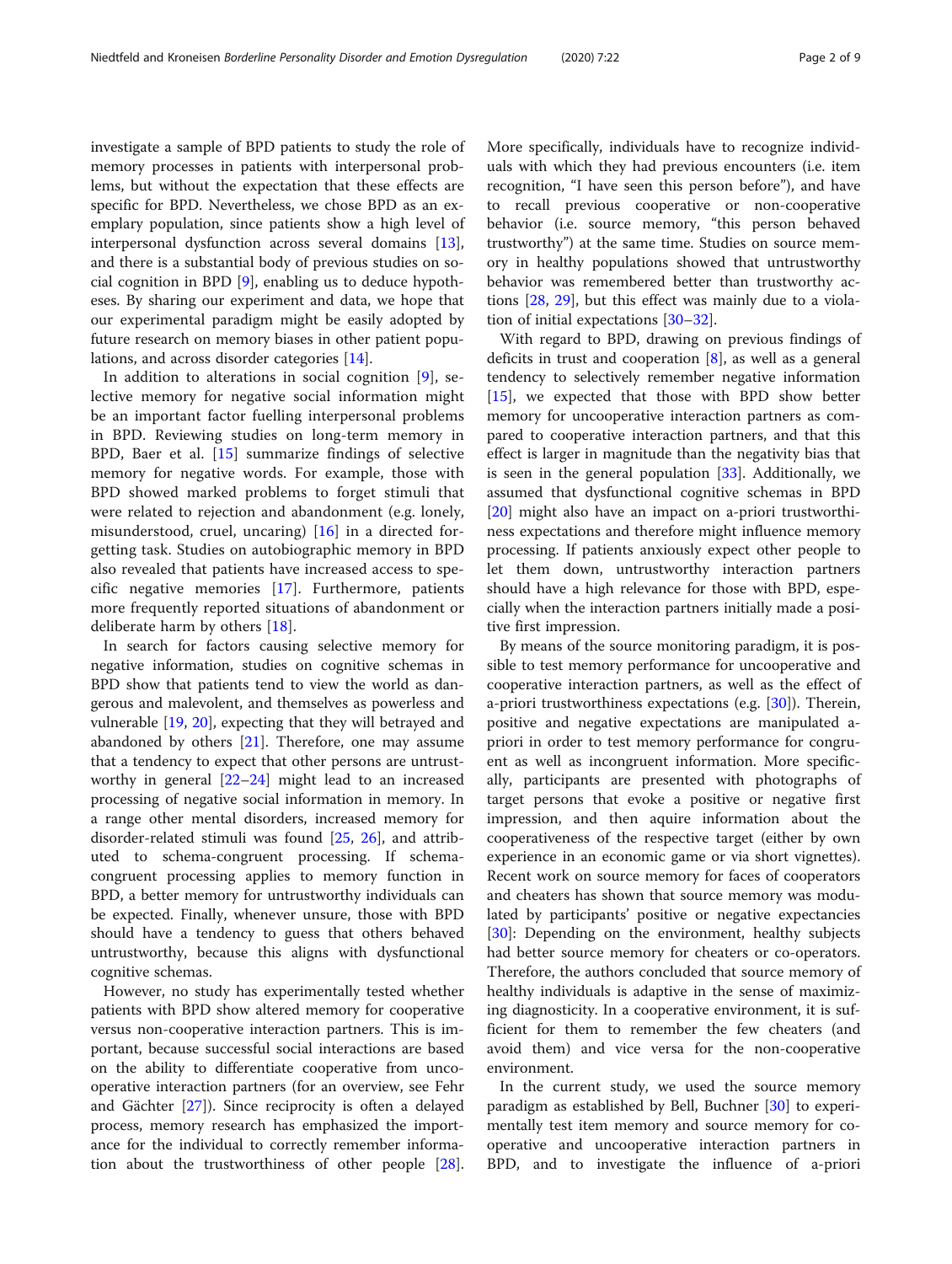expectations. Importantly, while all previous studies on item memory in BPD employed word lists that were intentionally learned by the participants, we apply a modified single-round trust game with multiple interaction partners to experimentally investigate incidental learning.

We hypothesized that, in concordance with dysfunctional cognitive schemas, (1) patients with BPD would show better memory for uncooperative interaction partners than for cooperative interaction partners, and that this negativity bias is more pronounced than in HC. With regard to a-priori expectations, (2) interaction partners that seem trustworthy but show uncooperative behaviour should be especially relevant for those with BPD, and therefore should be remembered more precisely in BPD than in HC. Finally, on the basis of schema-congruent processing, we (3) expected those with BPD to show a more pronounced guessing bias towards non-cooperativity in unknown interaction partners as compared to HC.

# **Methods**

# Selection of stimulus material

Since it was unclear whether the manipulation of expectancy would be successful in BPD patients or might be distorted due to evaluation biases [\[20](#page-8-0)], we decided not to rely on photographs that were used in previous studies with the source memory paradigm in healthy subjects [[30\]](#page-8-0). Thus, we conducted a pilot study and recruited a web-based sample of 156 subjects from social networks as well as BPD-specific websites. They provided demographics, filled out the Borderline scale of the Verhaltens-Erlebens-Inventar (VEI, [[34\]](#page-8-0)), which is the German adaptation of the Personality Assessment Inventory (PAI, [\[35](#page-8-0)]). Afterwards, they were asked to rate a subsample of 60 pictures from a set of 280 pictures of caucasian female subjects on trustworthiness (on a likert scale ranging from  $1 = not$  trustworthy to  $8 = very$  trustworthy). Based on these ratings, we selected a set of 80 pictures with high and low trustworthiness, while ensuring that each had similar trustworthiness ratings when comparing those with low BPD features to those with high BPD features. Of these 80 pictures, we built two subsets of 40 faces (20 trustworthy and 20 untrustworthy faces each, matched for mean trustworthiness). The chosen picture sets were randomly assigned during the experiment to serve as target material, or distractor material for the memory test only. A detailed description of the pilot study and data are available in the Open Science Framework (OSF) repository, [https://osf.io/hvf42/\)](https://osf.io/hvf42/).

# Sample characteristics

For the source memory experiment, we invited 52 healthy female participants and 52 females with Borderline Personality Disorder according to DSM-IV [[36](#page-8-0)]. Healthy subjects were recruited by newspaper advertisement, and patients with BPD were recruited by the research unit of the Department of Psychosomatic Medicine, Central Institute of Mental Health (CIMH) in Mannheim. The study was approved by the ethics committee of the Medical Faculty Mannheim, Ruprecht-Karls-University Heidelberg (protocol no. 2013-654 N-MA).

To assess psychopathology, trained psychologists performed structured clinical interviews, the German versions of the International Personality Disorder Examination [\[37](#page-8-0)] and the Structural Clinical Interview for DSM-IV Axis-I [\[38\]](#page-8-0). Borderline patients had on average 1.25 current comorbid Axis I diagnoses. Exclusion criteria for patients were current schizophrenia, bipolar disorder, substance abuse, a current severe depressive episode, as well as current psychotropic medication within 6 weeks prior to the experiment. Since the current study was part of a larger project on social information processing in BPD ([http://gepris.dfg.de/gepris/projekt/256645687?language=](http://gepris.dfg.de/gepris/projekt/256645687?language=en) [en](http://gepris.dfg.de/gepris/projekt/256645687?language=en)), several self-report questionnaires were used. Since we had no hypotheses with regard to the relation of selfreports and the effects in the reported task, and for the sake of completeness and transparency, we report all selfreport data for the current sample in the OSF repository (<https://osf.io/hvf42/>).

The final sample for statistical analyses consisted of 51 patients with BPD and 50 healthy controls, which did not differ significantly in age  $(BPD = 28.67(6.79); HC =$ 29.5(9.14);  $t_{(99)} = 0.521$ ,  $p = .604$ ) or level of education (Mann-Whitney U-Test;  $p = .283$ ). Data of three participants were excluded from all analyses: One healthy control had a positive drug urine test, one patient had taken psychotropic medication at the day of the study, and one healthy control fulfilled criteria for an anxiety disorder.

# Source memory task

To test memory for cooperative and uncooperative interaction partners, we adopted a validated source memory paradigm [[28,](#page-8-0) [30\]](#page-8-0). During the first phase of the laboratory experiment, 20 trustworthy and 20 untrustworthy facial photographs were presented in the context of a single-round trust game with multiple players [[28](#page-8-0), [30\]](#page-8-0). During the game, subjects were supposed to learn from their own experience whether the respective target person showed either cooperative or non-cooperative behaviour. Thus, the experimental design comprised two independent variables: A-priori expectation (trustworthy vs non-trustworthy targets, as evaluated via web-study) and behaviour (half of the targets showed cooperative behaviour in the trust game, the other half of the target persons cheated) were combined as within subject factors. For each participant, half of the trustworthy and half of the untrustworthy targets were randomized to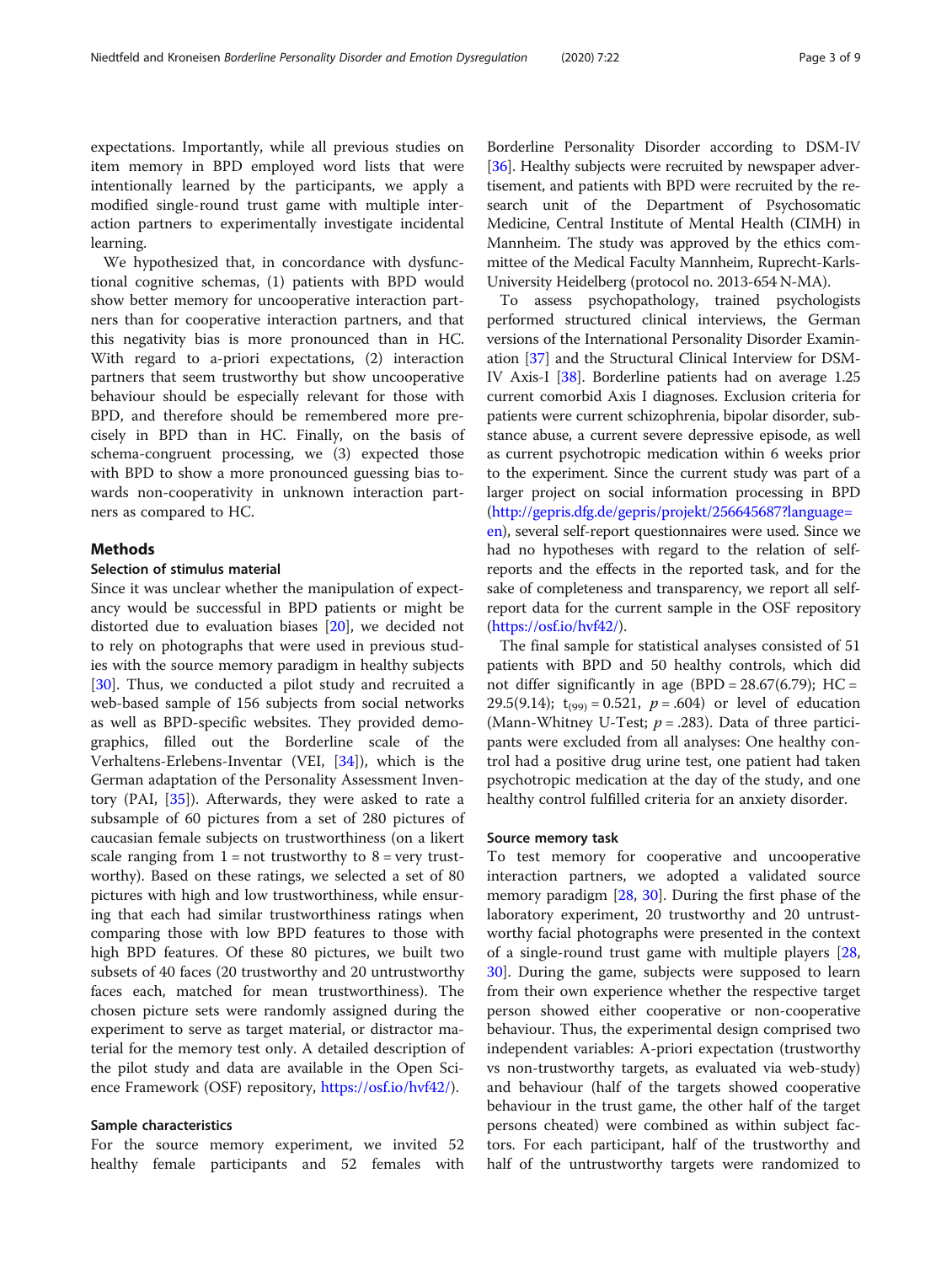either the cheater or the cooperator condition. Consequently, the learning phase comprised 40 trials, with 10 trials each for trustworthy cooperators, trustworthy cheaters, untrustworthy cooperators, and untrustworthy cheaters.

First, the participants were informed that they would "play for money with different people" and that they "will receive 1/3 of this money at the end of the study" (in addition to participant fees of  $12 \epsilon$  per hour). They were instructed that "during each round, both you and your opponent will have the opportunity to decide how much money you want to use from your account (initially 450 cents). You can decide between an investment of 0 Cent, 15 Cent or 30 Cent. After you have determined your investment, the investment of the other player is also displayed on the screen (i.e. 3.5 seconds later). Then, a bonus is added to the sum of both investments, consisting of 1/3 of the total sum. At the end of each round, the total money is split by two, with each player getting half of the total money back into his account. The best strategy to win money is to invest as much money as possible if you expect the other player to make a big investment, and to invest little or nothing if you expect the other player to make a low investment." Importantly, in trials with a cooperative target, the other player returned more money than the participant invested (+ 15 cent). However, in rounds where the participant had chosen the highest investment (30ct), a cooperative target invested the same amount. In trials with uncooperative targets, the other player invested nothing (0 cent).

After participants played 40 trials of the trust game, they were informed that they now had to complete the second part of the experiment, a surprise memory test. During the memory test, we presented 80 faces, half of them old (i.e. targets from the trust game; stimulus set 1 or 2, depending on the random assignment in the first phase) and half of them new (distractor items from the other stimulus set, no previous encounters, 20 trustworthy and 20 untrustworthy faces). For each target, participants first had to choose whether they "know this person from the first part of the study" via mouse klick on one of two buttons (differentiating old and new items =  $item$  memory). Whenever participants endorsed that they recognized the target, they subsequently had to indicate whether this target had behaved "fair" or "unfair" during the trust game (remembering behaviour of the target = source memory).

# Statistical analysis

To test our hypotheses, we calculated multilevel models (mixed effects models), predicting each dependent Table 1 Descriptive Statistics. For complete self-report data, see online repository (<https://osf.io/hvf42/>)

|                       | BPD $(n=51)$ |       | $HC (n = 50)$ |       |      | Cohens |           |
|-----------------------|--------------|-------|---------------|-------|------|--------|-----------|
|                       | AM           | SD    | n             | AM    | SD   | n      | d         |
| Age                   | 28.67        | 6.79  |               | 29.50 | 9.14 |        | 0.10      |
| Education             |              |       |               |       |      |        |           |
| Abitur                |              |       | 32            |       |      | 36     |           |
| Realschulabschluss    |              |       | 16            |       |      | 13     |           |
| Hauptschule           |              |       | 3             |       |      | 1      |           |
| <b>BSL-23</b>         | 1.71         | 0.11  |               | 0.66  | 0.14 |        | $3.93***$ |
| PAI-BOR               | 50.26        | 13.68 |               | 7.26  | 7.01 |        | $5.13***$ |
| <b>RSQ</b>            | 16.86        | 4.4   |               | 6.17  | 2.62 |        | $2.8***$  |
| PANAS negative affect | 1.58         | 1.06  |               | 0.47  | 0.12 |        | $1.75***$ |
| PANAS positive affect | 2.22         | 3.09  |               | 0.61  | 0.68 |        | $1.35***$ |

BSL Borderline Symptom List BSL-23 [\[45\]](#page-8-0), PAI-BOR = borderline personality features, personality assessment inventory [[46\]](#page-8-0), RSQ Rejection sensitivity questionnaire [[47](#page-8-0)], PANAS Positive and Negative Affect Schedule [\[48](#page-8-0)]; \*\*\*p < .001,  $*$ \*p < .01,  $*$ p < .05.

variable with the fixed factors group (BPD vs HC), a priori trustworthiness of the target (trustworthy vs nontrustworthy<sup>1</sup>), behaviour of the target in the trust game (Cooperator vs Cheater), as well as their interaction. Additionally, we entered a random factor (intercept) for each participant. Multilevel analyses were conducted in R [\[39](#page-8-0)] using the lmer function from the lme4 package [[40\]](#page-8-0), and  $p$  values were computed using the lmerTest package [\[41](#page-8-0)]. In the case of significant ( $p < .05$ ) results, effect size Cohens  $d$  [\[42\]](#page-8-0) was computed from mean values and reported. Finally, we set up a hierarchical multinomial processing tree (MPT) model [[43\]](#page-8-0), and estimated memory parameters as well as goodness-of fit tests with and estimated memory parameters as well as goodness-of fit tests with MultiTree [\[44](#page-8-0)].

# Results

The datasets supporting the conclusions of this article as well as complete data on self-reports are available in the OSF repository [\(https://osf.io/hvf42/](https://osf.io/hvf42/)). For basic descriptive statistics, see Table 1.

# Trust game behaviour

During the first phase of the experiment, participants had to decide how much money they wanted to invest in each round of the trust game (0, 15, or 30 cent). We ran exploratory analyses and predicted investments by the apriori trustworthiness of the target and the diagnostic group. We found a main effect for trustworthiness, with

<sup>&</sup>lt;sup>1</sup>We re-run all analyses of the memory test entering dimensional scores of trustworthiness from the web-study as a predictor, which did not change the results.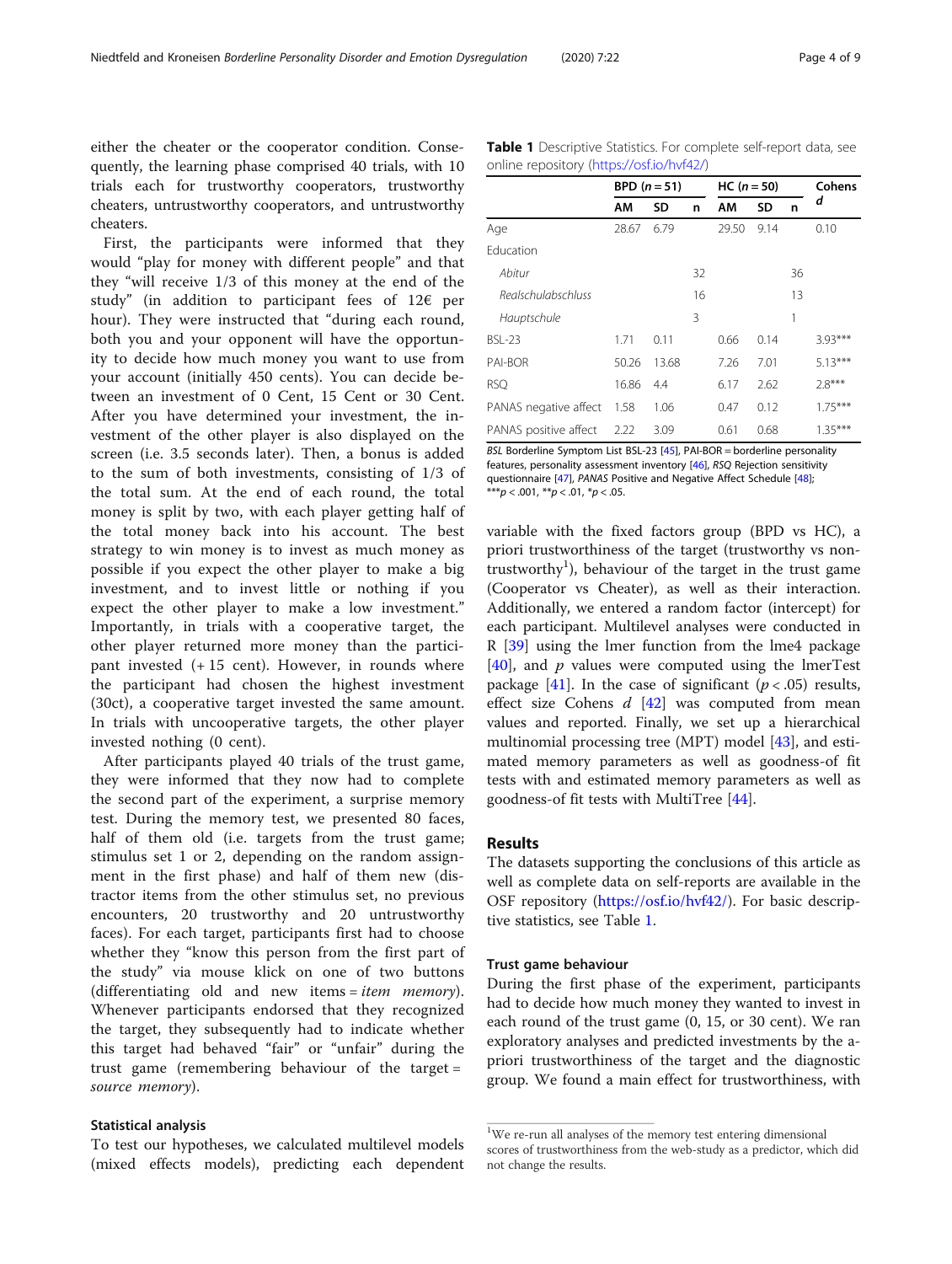higher investments for trustworthy targets, and an interaction effect for group and trustworthiness. Post-Hoc pairwise comparisons suggest that whenever targets were trustworthy, BPD invested lower amounts of money  $(AM = 15.4 \text{ cents}, SD = 5.35) \text{ than } HC (AM = 17.39)$ cents, SD = 4.90) (Z = 2.252,  $p < .05$ ,  $d = 0.39$ ), but groups did not differ significantly regarding their investments for untrustworthy targets (BPD:  $AM = 8.03$  cents,  $SD =$ 4.14; HC: AM = 8.57 cents, SD = 5.57).

# Item memory

Testing our first and second hypotheses, we predicted correct item memory (i.e. correctly classifying old targets as well as new distractors) by the factors group, trustworthiness and behaviour. We observed a significant main effect for behavior, pointing to more correct classifications for distractor items than for old target items, and a significant main effect for group, pointing to somewhat lower item memory in BPD as compared to HC (mean % correct classifications in BPD = 69.46 (9.85), HC = 70.68 (7.39),  $d = .14$ ). Finally, there was a significant interaction effect for group and behavior. Partly confirming our first hypothesis, post-hoc pairwise comparisons pointed to lower correct recognition of targets that behaved cooperatively in the trust game in those with BPD versus HC (BPD =  $57.25\%$  (21.82); HC = 63.80% (17.54);  $d = 0.33$ . For cheaters, we did not observe significant differences between BPD  $(AM = 60.39\% SD =$ 18.05) and HC (AM = 65.40%, SD = 16.78). Additionally, post-hoc tests pointed to better item memory for BPD as compared to HC with regard to new distractor items  $(BPD = 80.10\%$  (15.77); HC = 76.75% (15.68);  $d = .21$ ). However, as opposed to our second hypothesis, there was no interaction with the a-priori trustworthiness of the targets, since we did not observe a three-way interaction effect (group, behavior, a-priori trustworthiness). For details, see Table 2 and Fig. [1](#page-5-0).

With regard to our third hypothesis related to false positives in item memory, we predicted false alarms (i.e. new items classified as old) by group and trustworthiness, resulting in a main effect for trustworthiness, but no effects for group or interaction effects. While trustworthy distractors led to increased false alarms, there were no significant differences between BPD (AM = 19.90%, SD = 15.62) and HC AM = 23.25%, SD = 15.52). Therefore, we could not confirm our third hypothesis, that those with BPD would falsely attribute noncooperativity to unknown persons.

# Source memory

Additionally, we analyzed source memory (i.e. correctly classifying a cooperator / cheater) in all trials where a correct item recognition occurred (i.e. subjects correctly classified the target as an old item). Predicting correct source attribution by the factors group, trustworthiness and behaviour, we observed main effects for trustworthiness and behaviour, as well as a large interaction effect for trustworthiness and behaviour. Taken together, trustworthy cooperators  $(AM = 38.22, SD = 20.42)$  were recognized better than untrustworthy cooperators  $(AM = 23.27, SD = 17.44, d = .56)$ , and untrustworthy cheaters  $(AM = 41.29, SD = 21.48)$  were recognized better than trustworthy cheaters  $(AM = 25.74, SD = 16.93,$  $d = .57$ ). However, we found no significant differences

Table 2 Results for mixed effects logistic regression, prediction of correct item memory (yes/no) by fixed factors group (BPD vs HC), trustworthiness (trustworthy vs untrustworthy), and behaviour (New Item, Old Cheater, Old Cooperator), interaction terms, and a random intercept for each subject

|                                                                | <b>Correct Old New</b> |               |         |  |  |
|----------------------------------------------------------------|------------------------|---------------|---------|--|--|
|                                                                | <b>Odds Ratios</b>     | CI            | p       |  |  |
| Predictors                                                     |                        |               |         |  |  |
| (Intercept)                                                    | 4.71                   | $3.90 - 5.70$ | < 0.001 |  |  |
| GroupHC                                                        | 0.74                   | $0.57 - 0.97$ | 0.026   |  |  |
| Trustworthiness (trustworthy)                                  | 0.81                   | $0.65 - 1.01$ | 0.056   |  |  |
| Behaviour (Cheater)                                            | 0.35                   | $0.28 - 0.45$ | < 0.001 |  |  |
| Behaviour (Cooperator)                                         | 0.29                   | $0.22 - 0.36$ | < 0.001 |  |  |
| GroupHC:Trustworthiness (trustworthy)                          | 1.16                   | $0.86 - 1.58$ | 0.328   |  |  |
| Group (HC):Behaviour (Cheater)                                 | 1.72                   | $1.22 - 2.42$ | 0.002   |  |  |
| Group(HC):Behaviour (Cooperator)                               | 1.94                   | $1.38 - 2.72$ | < 0.001 |  |  |
| Trustworthiness (trustworthy): Behaviour (Cheater)             | 1.08                   | $0.77 - 1.52$ | 0.649   |  |  |
| Trustworthiness (trustworthy): Behaviour (Cooperator)          | 1.26                   | $0.90 - 1.76$ | 0.177   |  |  |
| Group (HC):Trustworthiness (trustworthy):Behaviour(Cheater)    | 0.81                   | $0.50 - 1.30$ | 0.377   |  |  |
| Group (HC):Trustworthiness (trustworthy):Behaviour(Cooperator) | 0.72                   | $0.45 - 1.16$ | 0.175   |  |  |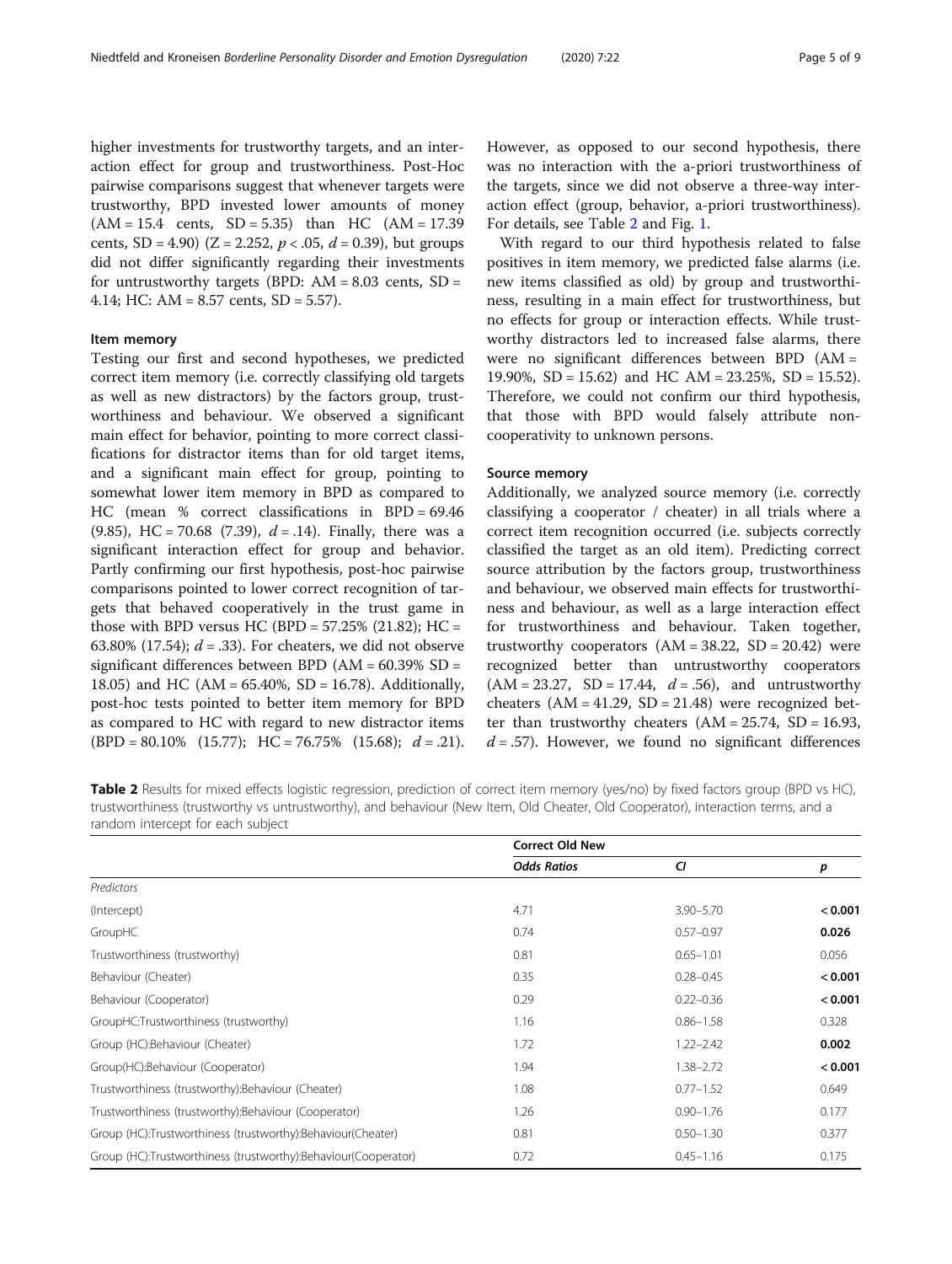<span id="page-5-0"></span>

between BPD and HC, nor any interaction effects with the group factor, i.e. we could not confirm our second and third hypothesis. Mirroring these results, the multinomial processing tree (MPT) model also detected differences in item memory between BPD and HC, but also did not show any significant differences between groups with regard to the source memory parameter d, or guessing biases (see OSF repository for more details).

# Discussion

In the current study, we experimentally investigated memory for cooperative and uncooperative interaction partners, in order to explore possible underlying factors of interpersonal deficits in BPD [[1,](#page-7-0) [2\]](#page-7-0). Our goal was to investigate whether patients with BPD tend to remember cheaters better than cooperative interaction partners, and this would be influenced by a-priori expectations.

We partly confirmed our first hypothesis, that patients with BPD would show better memory for uncooperative interaction partners than for cooperative interaction partners, and that this negativity bias is more pronounced than in HC. Specifically, we found that cooperative targets were remembered worse in the BPD group than in the HC group, but there was no difference with regard to uncooperative targets. In other words, BPD patients stated in 43% of all cases that they did not know a cooperative target, although they interacted with them in a previous trust game. With our experimental design, we cannot differentiate whether prosocial interactions of trustors were consolidated but not recognized, or were never consolidated. We conclude that dysfunctional cognitive schemas relevant with regard to BPD, that others will betray or abandon them  $[21]$  $[21]$  $[21]$  or are generally untrustworthy [\[22](#page-8-0)–[24\]](#page-8-0) might lead to decreased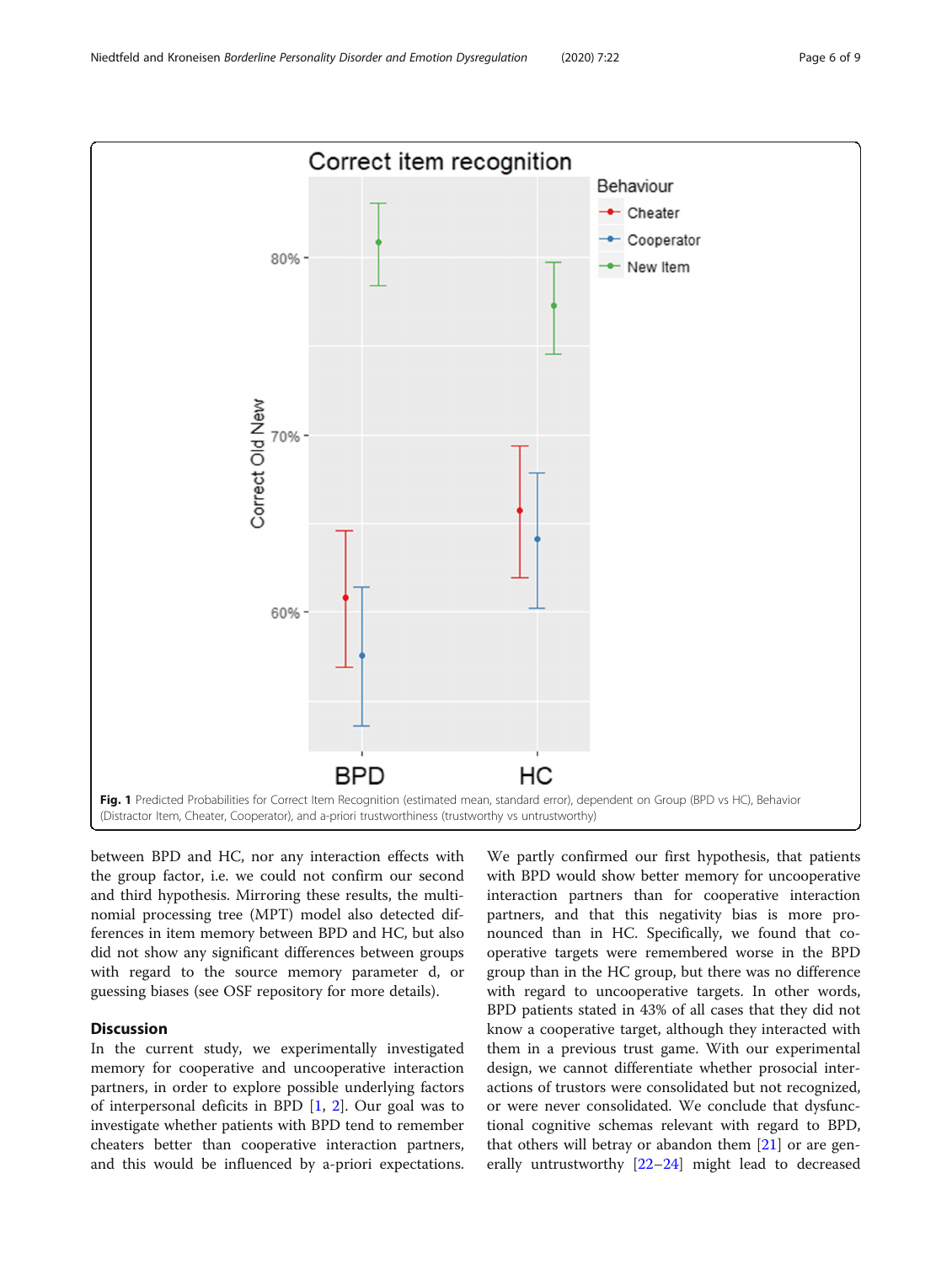processing of positive (i.e. schema-incongruent) social information in memory.

Against our Hypothesis 2, that targets with high apriori trustworthiness that show uncooperative behaviour should be remembered better in BPD than in HC, we did not observe any differential effects of a-priori trustworthiness as evoked by the stimulus-material depending on the diagnostic group. Although we initially evaluated our stimuli in a web-based pilot study, and ensured that they lead to positive and negative impressions also in subjects with high BPD features, we think it is possible that dysfunctional cognitive schemas [\[20](#page-8-0), [21](#page-8-0)] might have overruled these first impressions, thereby diluting the effect of the stimulus material.

With regard to lower item memory for cooperative interaction partners, we think it is especially important to consider that due to our experimental design, those with BPD had comparable possibilities to make a positive experience. In fact, those with BPD made lower investments (around 15 ct) for targets with high a-priori trustworthiness during the game than HC (more than 15 ct). Importantly, this means that those with BPD even had more trials where the co-player repaid a higher amount of money as compared to HC, because whenever one invested 30 ct, the target also returned 30ct. Nevertheless, patients with BPD had difficulties to remember those cooperative targets. Dysfunctional cognitive schemas in BPD might explain this altered item memory for cooperators, apart from a general tendency to rate "new" in the decision phase. Since BPD patients have a tendency to assume that others are uncooperative and hostile [\[19](#page-7-0), [20\]](#page-8-0), and expect others to reject them [[47\]](#page-8-0), the experience of another person showing cooperative behavior might violate the maladaptive schema. According to cognitive models of psychopathology (e.g. [[49\]](#page-8-0)), new information that is incongruent with a maladaptive cognitive schema is likely to be misinterpreted or forgotten, thereby immunizing the maladaptive schema. Our finding is also in line with other studies on long-term memory in BPD, where schema-relevant information was remembered better than neutral information [[15](#page-7-0)]. Additionally, some recent studies on various aspects of social cognition in BPD likewise point to altered processing of positive stimuli in BPD [[50](#page-8-0)–[54](#page-8-0)]. Therefore, in addition to enhanced processing of negative stimuli, low processing of positive stimuli in BPD might further aggravate the negativity bias in BPD by a marked asymmetry with regard to negative versus of positive content.

With regard to source memory (Hypothesis 3), we did not detect significant group differences between groups regarding a tendency to guess that a target behaved uncooperatively. Additionally, although we found a large interaction effect of trustworthiness and behavior in source memory, the direction of this effect was not in line with previous studies using the same experimental design in student populations [[30](#page-8-0)–[32](#page-8-0)]. As opposed to these previous findings, we found that expectationcongruent behaviour was remembered better with regard to source memory. However, as compared to the mentioned studies, item recognition in the current study was relatively low, with correct classification of old targets in only 60–70% of cases. Therefore, we cannot make conclusions with regard to source memory in BPD, but will have to rely on further research to answer this question.

With regard to cooperative behavior during the trust game, we found that those with BPD invested less money than HC, especially when interaction partners made a trustworthy first impression. This finding extends earlier studies using the trust game in BPD (for an overview, see 8), although a general tendency to invest less money in this game cannot be attributed on trust beliefs alone, but might be influenced by other motives like social welfare and risk aversion [[55](#page-8-0)]. Noteworthy, we found a differential effect in our study, since those with BPD invested lower amounts of money as compared to HC only when targets had high a-priori trustworthiness. As opposed to the experimental manipulation in our study, where cooperative interaction partners always repaid more than they received, low investments in trustworthy interaction partners in real-life interactions might have negative consequences. For example, avoiding to lend money, share a secret, or team up with a colleague may lead to fewer situations where those with BPD can experience cooperative behavior by others, thereby further fueling maladaptive cognitive schemas.

Synthesizing our findings of lower investments regarding trustworthy individuals, and also lower memory for trustworthy interaction partners, our results align with previous findings on social rejection in BPD, especially that patients felt more rejected than HC when they were included [[56\]](#page-8-0), and fail to integrate previous experiences of inclusion into subsequent interactions [\[54](#page-8-0)]. This seems to suggest that cooperative behavior of others might cause conflicts with their negative mental model of others [[19](#page-7-0), [20](#page-8-0), [47\]](#page-8-0). Intriguingly, signals of cooperativeness might even have a paradoxical effect in those with BPD, since they showed less prosocial behavior than HC when interaction partners behaved cooperatively [\[54\]](#page-8-0), or when oxytocin was administered to facilitate trust [\[57,](#page-8-0) [58\]](#page-8-0).

Although our study had a number of strengths, including a large sample size, a well-validated experimental paradigm, and the first examination of this important social-cognitive process in BPD patients, a number of limitations have also to be acknowledged. Although our results point to memory biases in social cognition in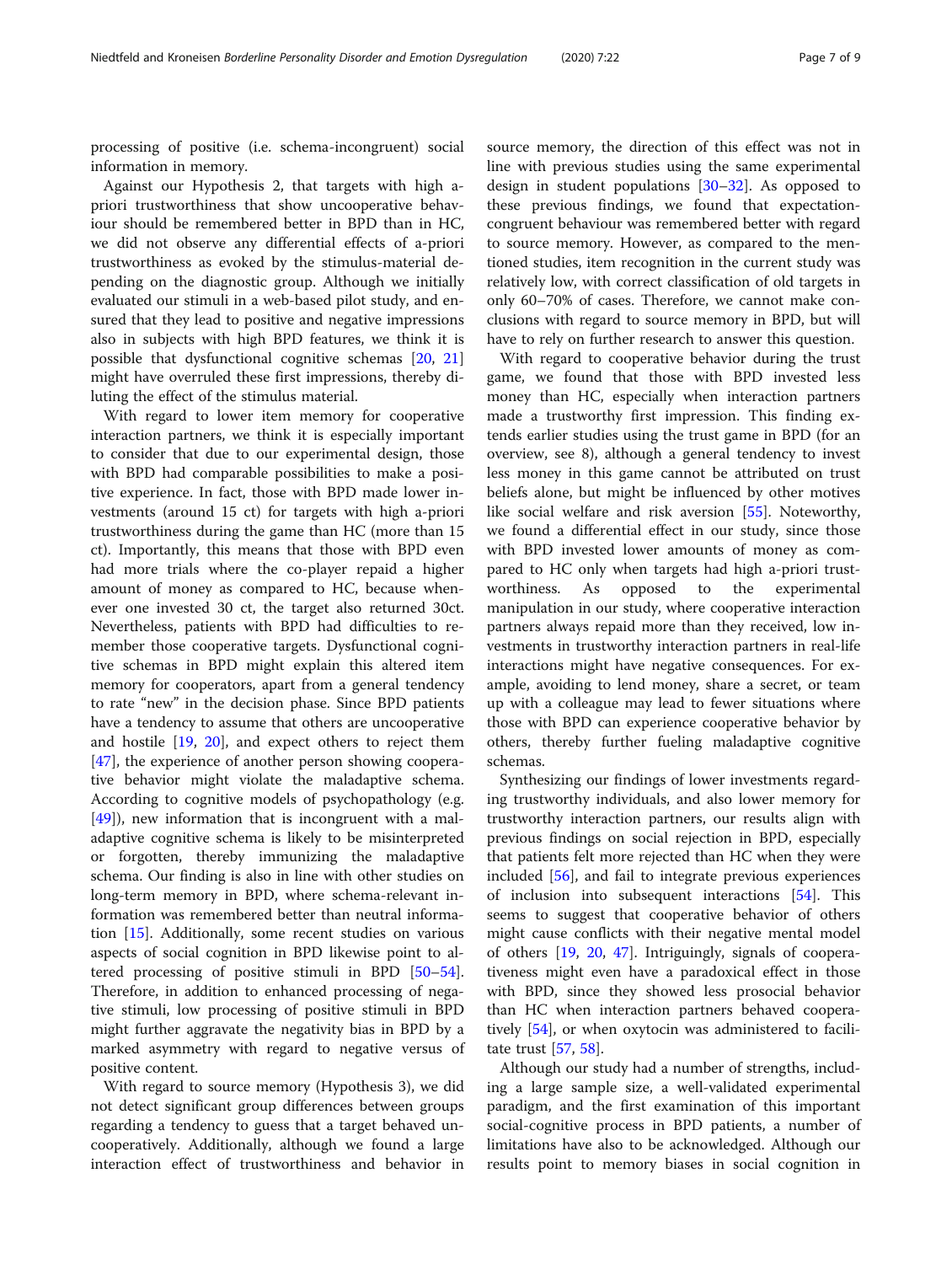<span id="page-7-0"></span>BPD, future studies should also address the question of diagnostic specificity, since we did not include a clinical control group. Relatedly, our BPD sample had a lot of comorbid diagnoses, which is common in BPD samples (e.g., [[59\]](#page-8-0)), but also entails the possibility that both internalizing and externalizing spectra disorders might moderate the observed effects, or memory biases are caused by a general factor of disorder severity [\[60](#page-8-0)]. Consequently, we do not assume that the observed bias is unique for BPD, because personality disorders are generally marked by maladaptive cognitive schemas and interpersonal problems [\[29](#page-8-0)]. Transferring our results into the dimensional model in the current version of the International Classification of Diseases (ICD-11), the detachment trait domain is most likely related to negative attitudes towards others, and therefore should be investigated as a mediator for biases in social cognition [\[61](#page-8-0)].

# Conclusions

In this study, we experimentally tested memory for cooperative and uncooperative interaction partners in BPD, and detected difficulties to remember cooperative interaction partners. We did not detect any differences between groups with regard to the effects of a-priori trustworthiness. We replicated previous findings that those with BPD showed deficits in cooperation [8], especially when they interacted with trustworthy targets. Both may result in fewer opportunities to cooperate with trustworthy interaction partners, thereby maintaining maladaptive cognitive schemas [19, [20\]](#page-8-0), reduced trust [7], and low interpersonal functioning [1, 2] in BPD.

# Acknowledgements

We thank Lisa Störkel, Johanna Hepp, Linda Spettel, Meltem Karakaya, Anna Dicke, Heike Schoenbrodt, Lisa-Marie Danowsky, and Jessica Knodel for their help with the data acquisition.

#### Authors' contributions

I.N. and M.K. developed the study concept and study design, performed the data analysis and interpretation. I.N. drafted the paper and and M.K. provided critical revisions. Both authors approved the final version of the paper.

#### Funding

The research reported on was supported by a grant to the author from the German Research Foundation (grant number NI 1591/1–1). Open Access funding enabled and organized by Projekt DEAL.

# Availability of data and materials

The methods of our experiment as well as all datasets supporting the conclusions of this article are available in the OSF repository ([https://osf.](https://osf.io/hvf42/) [io/hvf42/\)](https://osf.io/hvf42/).

# Ethics approval and consent to participate

The study was approved by the ethics committee of the Medical Faculty Mannheim, Ruprecht-Karls-University Heidelberg (protocol no. 2013-654 N-MA).

# Consent for publication

Not applicable.

# Competing interests

The authors declare that they have no competing interests.

# Author details

<sup>1</sup>Department of Psychosomatic Medicine and Psychotherapy, Central Institute of Mental Health, Medical Faculty Mannheim / Heidelberg University, J 5, 68159 Mannheim, Germany. <sup>2</sup>Department of Psychology, University of Koblenz-Landau, Fortstraße 7, D-76829 Landau, Germany.

# Received: 8 June 2020 Accepted: 8 September 2020 Published online: 01 October 2020

# References

- 1. Gunderson JG. Disturbed relationships as a phenotype for borderline personality disorder. Am J Psychiatry. 2007;164(11):1637–40.
- 2. Gunderson JG, Stout RL, McGlashan TH, Shea MT, Morey LC, Grilo CM, et al. Ten-year course of borderline personality disorder: psychopathology and function from the collaborative longitudinal personality disorders study. Arch Gen Psychiatry. 2011;68(8):827–37.
- 3. Brodsky BS, Groves SA, Oquendo MA, Mann JJ, Stanley B. Interpersonal precipitants and suicide attempts in borderline personality disorder. Suicide Life Threat Behav. 2006;36(3):313–22.
- 4. Welch SS, Linehan MM. High-risk situations associated with parasuicide and drug use in borderline personality disorder. J Personal Disord. 2002; 16(6):561–9.
- 5. McMain SF, Guimond T, Streiner DL, Cardish RJ, Links PS. Dialectical behavior therapy compared with general psychiatric management for borderline personality disorder: clinical outcomes and functioning over a 2 year follow-up. Am J Psychiatry. 2012;169(6):650–61.
- 6. Zeitler M-L, Bohus M, Kleindienst N, Knies R, Ostermann M, Schmahl C, et al. How to assess recovery in borderline personality disorder: psychosocial functioning and satisfaction with life in a sample of former DBT study patients. J Personal Disord. 2018;34:1–19.
- 7. Fonagy P, Luyten P, Allison E. Epistemic petrification and the restoration of epistemic trust: a new conceptualization of borderline personality disorder and its psychosocial treatment. J Personal Disord. 2015;29(5):575–609.
- 8. Jeung H, Schwieren C, Herpertz SC. Rationality and self-interest as economic-exchange strategy in borderline personality disorder: game theory, social preferences, and interpersonal behavior. Neurosci Biobehav Rev. 2016;71:849–64.
- 9. Lazarus SA, Cheavens JS, Festa F, Rosenthal MZ. Interpersonal functioning in borderline personality disorder: a systematic review of behavioral and laboratory-based assessments. Clin Psychol Rev. 2014;34(3):193–205.
- 10. Y-g W, Y-q W, S-l C, C-y Z, Wang K. Theory of mind disability in major depression with or without psychotic symptoms: a componential view. Psychiatry Res. 2008;161(2):153–61.
- 11. Russell TA, Schmidt U, Doherty L, Young V, Tchanturia K. Aspects of social cognition in anorexia nervosa: affective and cognitive theory of mind. Psychiatry Res. 2009;168(3):181–5.
- 12. Hezel DM, McNally RJ. Theory of mind impairments in social anxiety disorder. Behav Ther. 2014;45(4):530–40.
- 13. Wilson S, Stroud CB, Durbin CE. Interpersonal dysfunction in personality disorders: a meta-analytic review. Psychol Bull. 2017;143(7):677.
- 14. Kotov R, Krueger RF, Watson D, Achenbach TM, Althoff RR, Bagby RM, et al. The hierarchical taxonomy of psychopathology (HiTOP): a dimensional alternative to traditional nosologies. J Abnorm Psychol. 2017;126(4):454.
- 15. Baer RA, Peters JR, Eisenlohr-Moul TA, Geiger PJ, Sauer SE. Emotion-related cognitive processes in borderline personality disorder: a review of the empirical literature. Clin Psychol Rev. 2012;32(5):359–69.
- 16. Korfine L, Hooley JM. Directed forgetting of emotional stimuli in borderline personality disorder. JAP. 2000;109(2):214–21.
- 17. Renneberg B, Theobald E, Nobs M, Weisbrod M. Autobiographical memory in borderline personality disorder and Depression1. Cogn Ther Res. 2005; 29(3):343–58.
- 18. Nigg JT, Lohr NE, Westen D, Gold LJ, Silk KR. Malevolent object representations in borderline personality disorder and major depression. JAP. 1992;101(1):61.
- 19. Butler AC, Brown GK, Beck AT, Grisham JR. Assessment of dysfunctional beliefs in borderline personality disorder. Behav Res Ther. 2002;40(10): 1231–40.